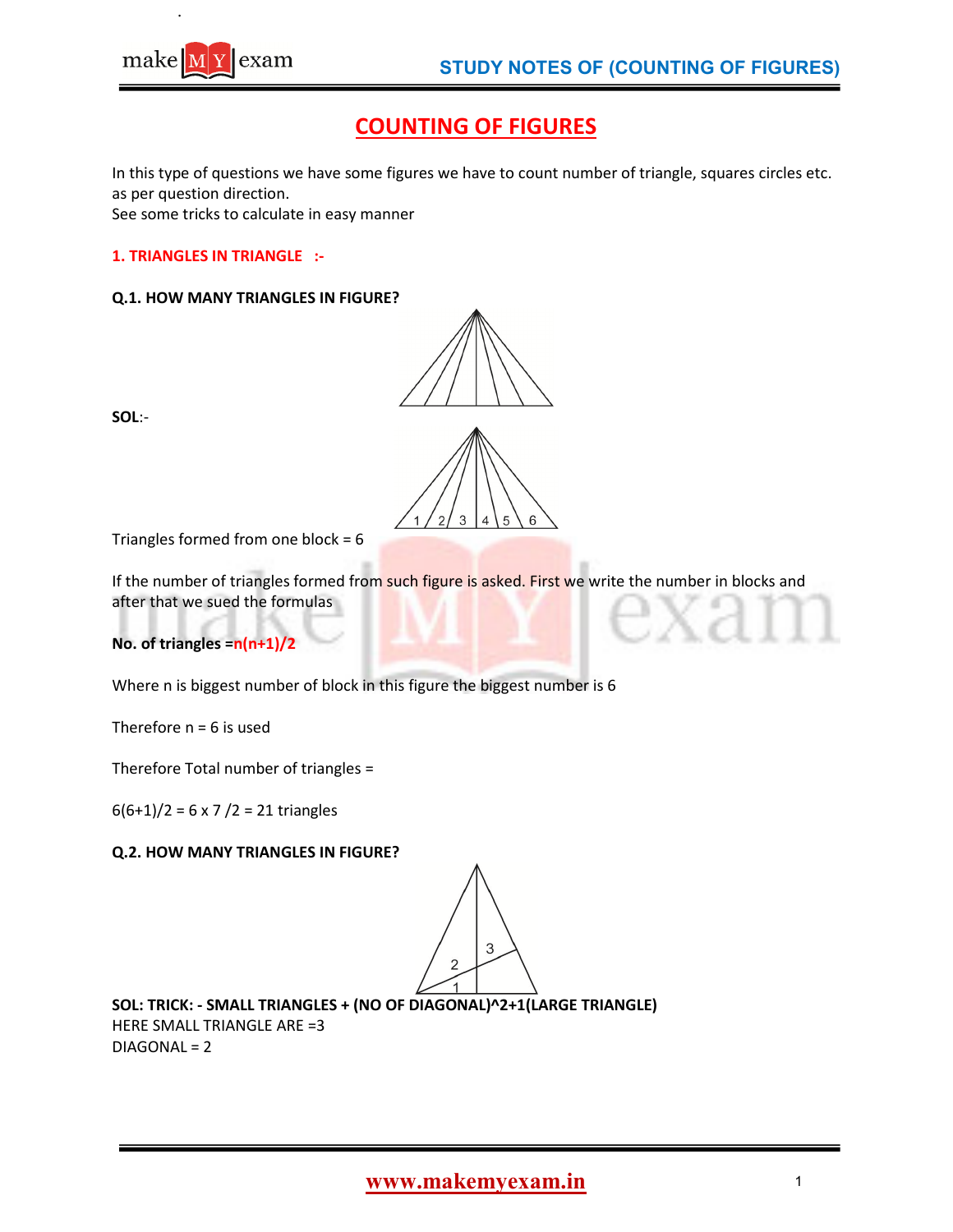

**Total number of Triangles:**  $3 + (2)^2 + 1 = 8$ 



 **No. of diagonals** 

**Q.3. HOW MANY TRIANGLES IN FIGURE?** 



SOL:-

**Total number of Triangles =**  $6 + (3)^2 + 1 = 16$ 

**( No. of diagonals )** 

# **Q.4. How many triangles is therein the following figure?**



Name of the triangles are AFG, GBH, HCI, IDJ, JEF, ACJ, CEG, EBI, BDF, ADH Hence, there are 10 triangles in this figure

### **Q.5. How many triangles is therein the following figure?**



**SOL**:-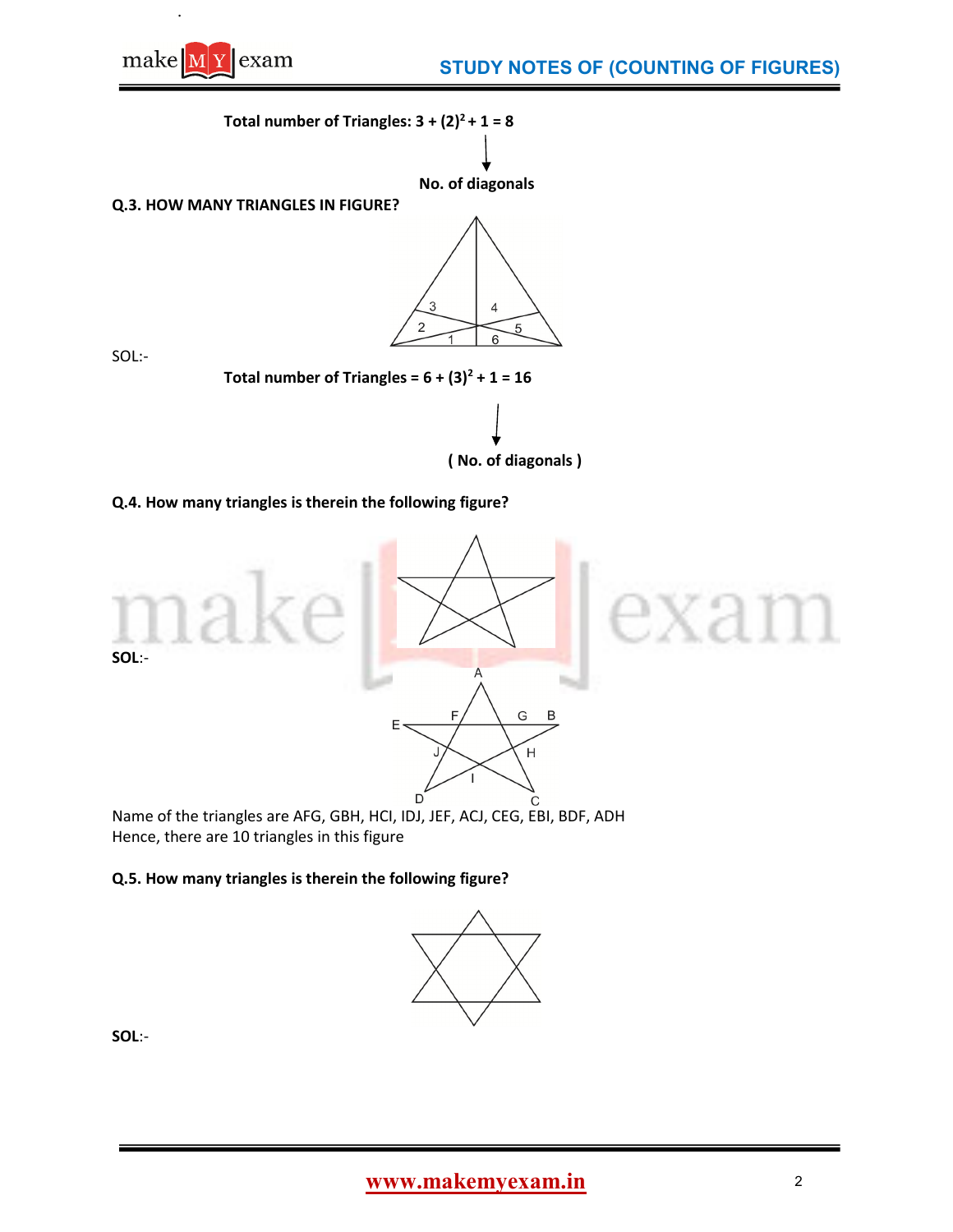



Hence, there are 8 triangles in this figure

### **2. SQUARE IN SQUARE-:**

#### **Q.1. HOW MANY SQUARE IN FIGURE?**



 $\mathfrak{Z}$ 

 $\overline{4}$ 

 $\overline{2}$ 

 $\mathbf{1}$ 

 $\overline{2}$ 3  $\overline{\mathbf{4}}$ 

**SOL**:-

**TRICK DIAGONAL MULTIPLE Total no. of squares =**  $1^2 + 2^2 + 3^2 + 4^2 =$ 

**1 + 4 + 9+ 16 = 30 squares** 

|   | ン |  | 5 | 6 |
|---|---|--|---|---|
| 2 |   |  |   |   |
| З |   |  |   |   |
|   |   |  |   |   |
|   |   |  |   |   |

#### **3. TRIANGLES IN SQUARE-:**

**Q.1. How many triangles are there in the following figures?** 



**SOL**:- Naming the figure

exam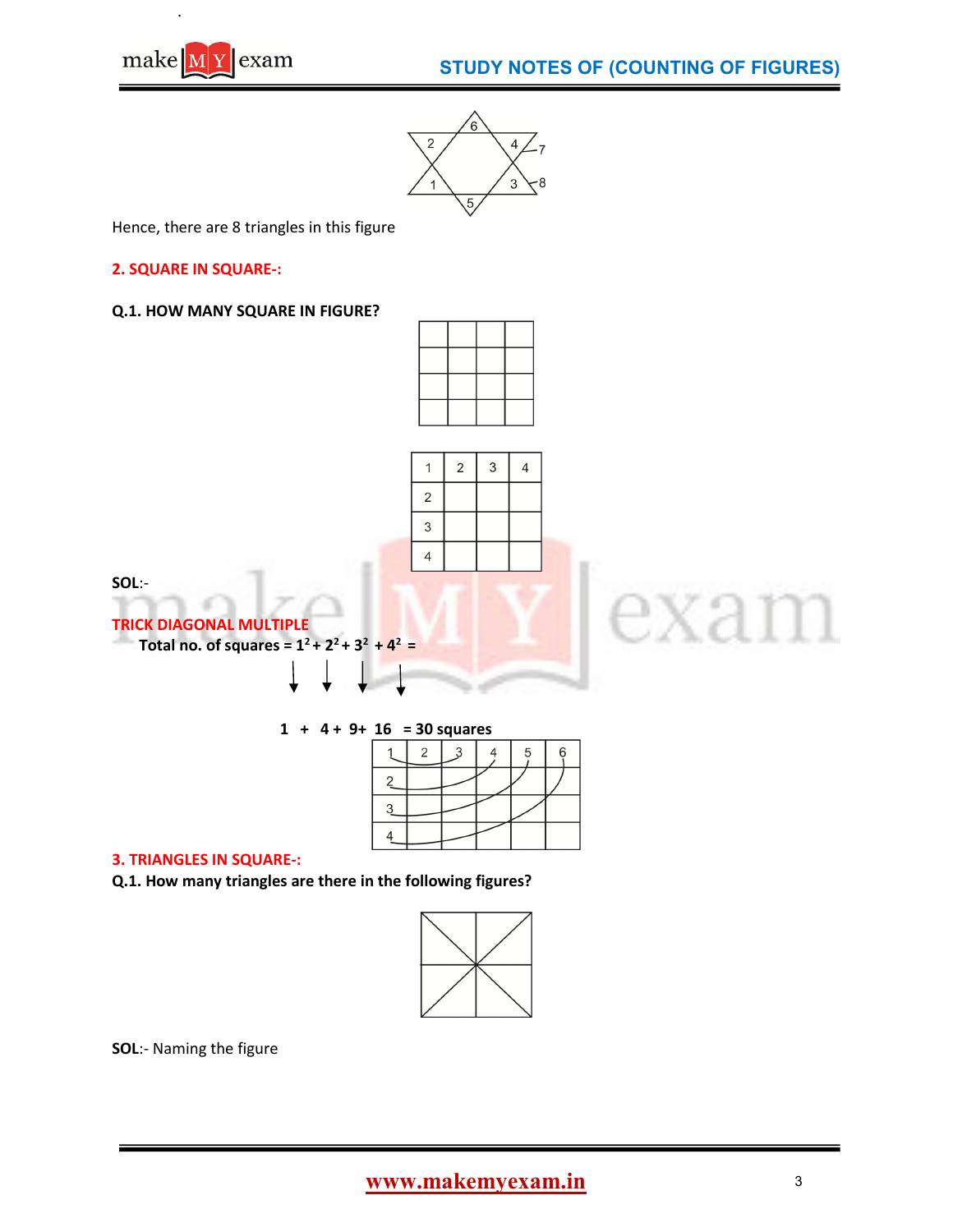





Name of the triangle present in the figure are POU, UOQ, QOV, VOR, ROW, WOS, SOT, TOP, SOP, POQ, QOR, ROS, SPR,QPR, SQP, SQR.

Hence there are 16 triangles present in the figure.

# **PRACTICE QUESTIONS**

# **Q1. How many numbers of triangles are there in the above figure?**





Now names of the triangles are:

APS, PBQ, QCR, RDS, POS, POQ, ROQ, ROS, PQS, RSQ, PRS, PRO. Hence there are twelve triangles in this figure.

## **Q2.How many lines are there in the given diagram?**